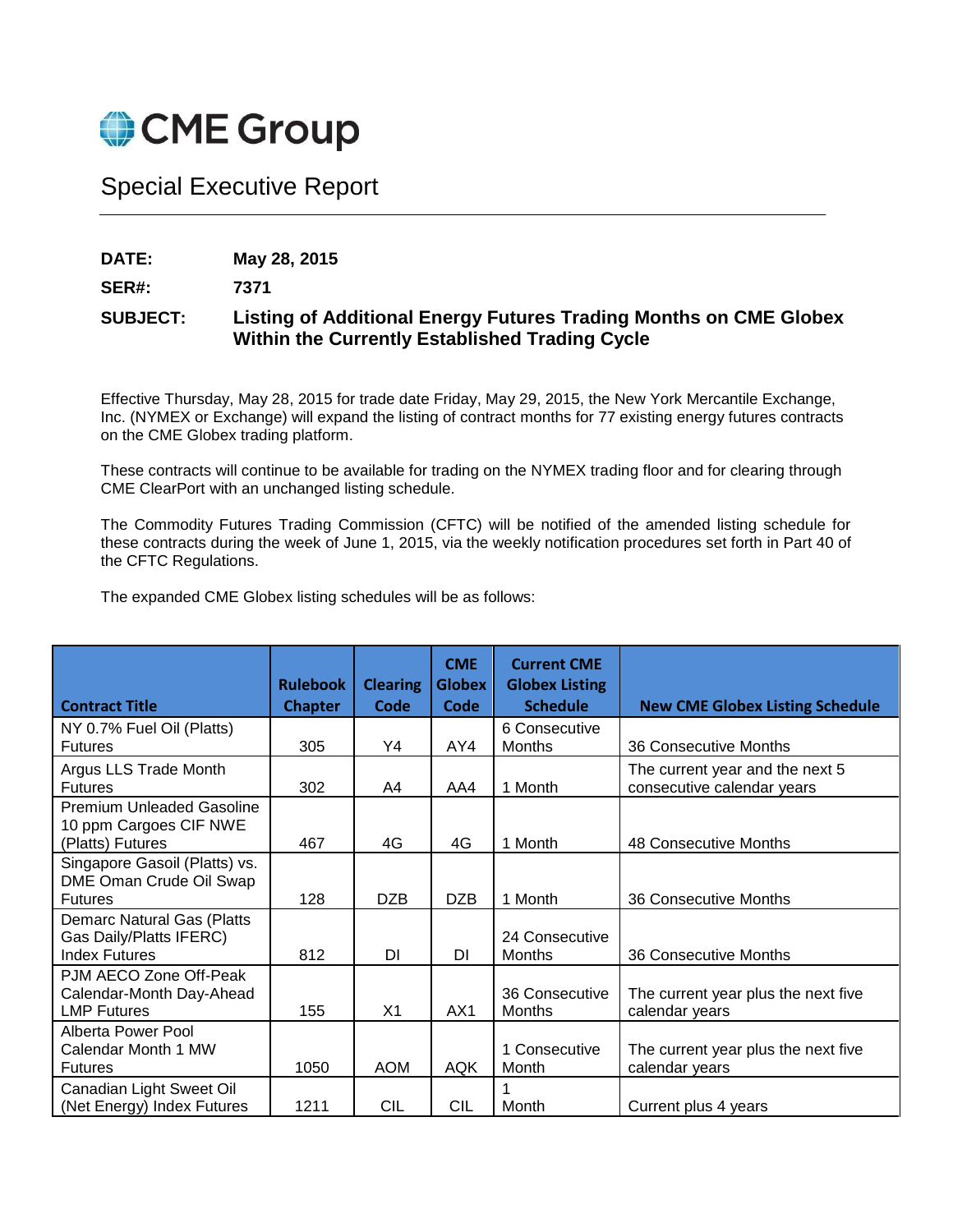| Alberta Power Pool                                  |      |                |                |                |                                         |
|-----------------------------------------------------|------|----------------|----------------|----------------|-----------------------------------------|
| <b>Extended Off-Peak</b>                            |      |                |                |                | Current year plus the next four         |
| <b>Calendar-Month Futures</b>                       | 642  | <b>AEF</b>     | <b>FEF</b>     | 1 Month        | calendar years                          |
| PJM ATSI Zone 5 MW Off-                             |      |                |                |                |                                         |
| Peak Calendar-Month Real-                           |      |                |                | 36 Consecutive | Current year plus the next five         |
| <b>Time Futures</b>                                 | 1139 | <b>MOR</b>     | <b>MOA</b>     | Months         | calendar years                          |
| NYISO Zone F 5 MW Peak                              |      |                |                |                |                                         |
| Calendar-Month Day-Ahead                            |      |                |                | 36 Consecutive | The current year plus the next five     |
| <b>LBMP Futures</b>                                 | 907  | 4L             | A4L            | Months         | calendar years                          |
|                                                     |      |                |                |                |                                         |
| Ontario Off-Peak Calendar-                          |      |                |                | 36 Consecutive | Current year plus the next four         |
| <b>Month Futures</b>                                | 961  | <b>OFM</b>     | <b>OFF</b>     | Months         | calendar years                          |
|                                                     |      |                |                | All months     |                                         |
|                                                     |      |                |                | through and    |                                         |
|                                                     |      |                |                | including      |                                         |
| NYISO Zone A Peak LBMP                              |      |                |                | December       | All months through and including        |
| <b>Futures</b>                                      | 616  | KA             | AKA            | 2016           | December 2016.                          |
| Mini European Jet Kero                              |      |                |                |                |                                         |
| Barges FOB Rdam (Platts)                            |      |                |                |                | Monthly contracts shall be listed for   |
| vs. Low Sulphur Gasoil                              | 233  | <b>MJB</b>     | <b>MJB</b>     | 1 Month        | the current year plus 1 year            |
| <b>ISO New England South</b>                        |      |                |                |                |                                         |
| East Massachusetts Zone 5                           |      |                |                | 36 Consecutive | The current year plus the next five     |
| MW Peak Calendar-Month                              | 593  | P4             | AP4            | Months         | calendar years                          |
| MISO Michigan Hub Real-                             |      |                |                |                |                                         |
| Time Peak Calendar-Month                            |      |                |                | 36 Consecutive | The current year plus the next five     |
| 5 MW Futures                                        | 776  | <b>HM</b>      | <b>AHM</b>     | Months         | calendar years                          |
|                                                     |      |                |                | All months     |                                         |
|                                                     |      |                |                | through and    |                                         |
|                                                     |      |                |                | including      |                                         |
| NYISO Zone A Off-Peak                               |      |                |                | December       | All months through and including        |
| <b>LBMP Futures</b>                                 | 616A | KB             | <b>AKB</b>     | 2016           | December 2016                           |
| NY Heating Oil (Platts)                             |      |                |                |                |                                         |
| <b>Futures</b>                                      | 540  | YF             | YF             | 1 Month        | 36 Consecutive Months                   |
| Southern Star, Tx.-Okla.-                           |      |                |                |                |                                         |
| Kan. Natural Gas (Platts Gas                        |      |                |                | 24 Consecutive |                                         |
| Daily/Platts IFERC) Index                           | 438  | C <sub>9</sub> | C <sub>9</sub> | Months         | 36 Consecutive Months                   |
|                                                     |      |                |                |                | 9 years forward using the following     |
|                                                     |      |                |                |                | listing schedule: consecutive months    |
|                                                     |      |                |                |                | are listed for the current year and the |
|                                                     |      |                |                |                | next five years; in addition, the June  |
| Crude Oil Last Day Financial                        |      |                |                |                |                                         |
| <b>Futures</b>                                      |      |                |                |                |                                         |
|                                                     | 828  | 26             | 26             | 1 Month        | and December contract months are        |
|                                                     |      |                |                |                | listed beyond the sixth year.           |
| Singapore Jet Kerosene<br>(Platts) vs. DME Oman     |      |                |                |                |                                         |
| <b>Crude Oil Swap Futures</b>                       | 1224 | <b>DRK</b>     | <b>RKZ</b>     | 1 Month        | 12 Consecutive Calendar Months          |
|                                                     |      |                |                |                |                                         |
| WTI Midland (Argus) vs. WTI                         |      |                |                |                | The current year and the next five (5)  |
| <b>Financial Futures</b>                            | 856  | FF.            | <b>AFF</b>     | 1 Month        | consecutive calendar years.             |
| ICE Brent (Singapore                                |      |                |                |                |                                         |
| Marker) vs. DME Oman                                |      |                |                |                |                                         |
| <b>Crude Oil Swap Futures</b>                       | 123  | <b>BSG</b>     | <b>BSG</b>     | 1 Month        | 36 Consecutive Months                   |
| Mini Argus Propane Far East<br><b>Index Futures</b> | 850  | <b>MAE</b>     | <b>MAE</b>     | 1 Month        | 36 Consecutive Months                   |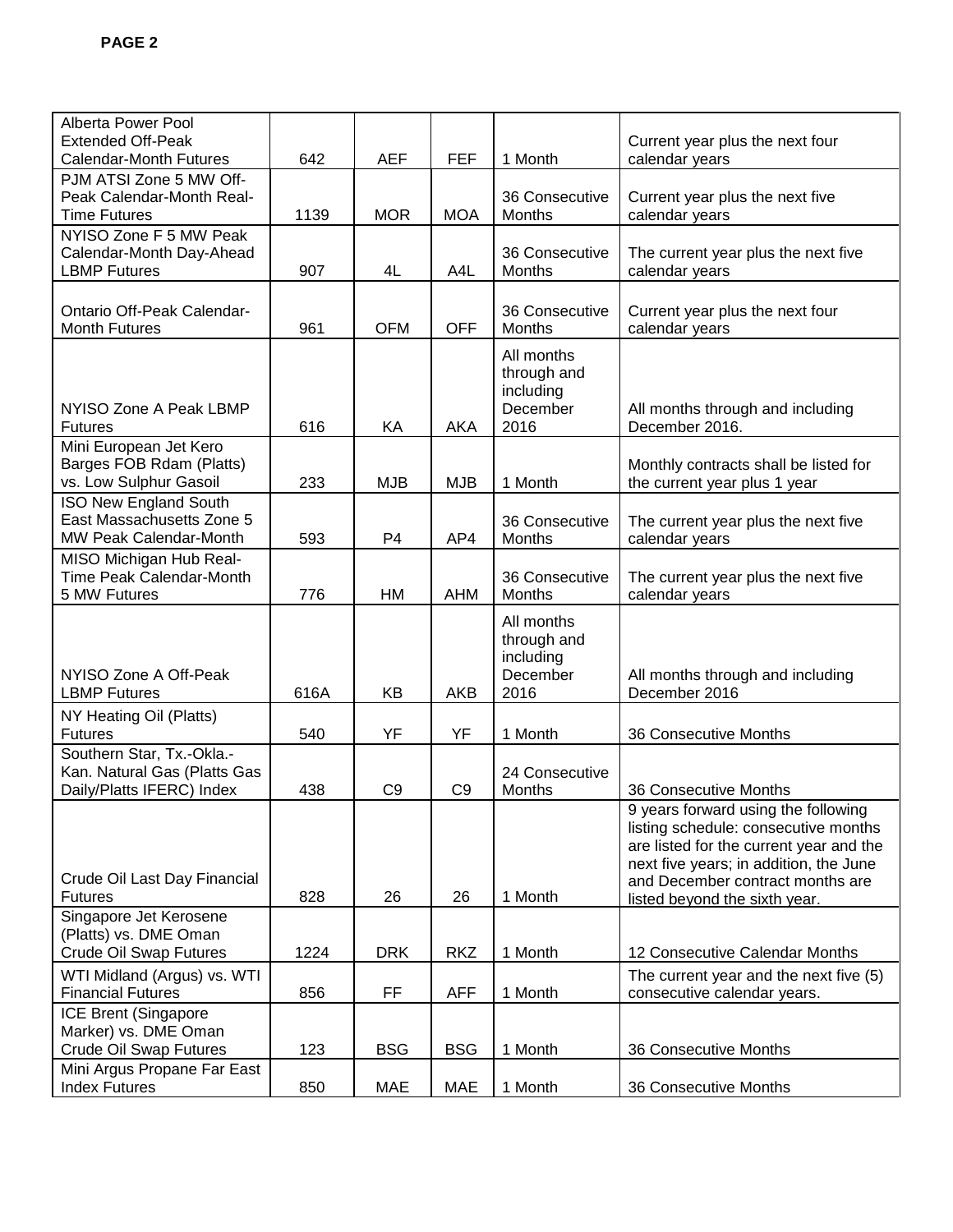| Singapore Mogas 92<br>Unleaded (Platts) vs. DME                                         |      |                |                 |                                                            |                                                        |
|-----------------------------------------------------------------------------------------|------|----------------|-----------------|------------------------------------------------------------|--------------------------------------------------------|
| Oman Crude Oil Swap                                                                     | 127  | <b>DNB</b>     | <b>DNB</b>      | 1 Month                                                    | 36 Consecutive Months                                  |
| NYISO Zone C 5 MW Off-<br>Peak Calendar-Month Day-<br><b>Ahead LBMP Futures</b>         | 963  | A <sub>3</sub> | AA3             | 36 Consecutive<br>Months                                   | The current year plus the next five<br>calendar years. |
| Dawn Natural Gas (Platts<br><b>IFERC) Basis Futures</b>                                 | 808  | <b>DW</b>      | <b>ADW</b>      | 1 Month                                                    | 36 Consecutive Months                                  |
| <b>ISO New England North</b><br>East Massachusetts Zone 5<br>MW Off-Peak Calendar-      | 596  | P <sub>8</sub> | AP <sub>8</sub> | 36 Consecutive<br>Months                                   | The current year plus the next five<br>calendar years. |
| PJM PECO Zone 5 MW<br>Peak Calendar-Month Day-<br><b>Ahead LMP Futures</b>              | 182  | 4N             | A4N             | 36 Consecutive<br>Months                                   | The current year plus the next five<br>calendar years. |
| ERCOT West 345 kV Hub<br>Day-Ahead 5 MW Off-Peak<br><b>Futures</b>                      | 1038 | <b>EWK</b>     | <b>YWK</b>      | 36 Consecutive<br>Months                                   | The current year plus the next five<br>calendar years. |
| ERCOT South 345 kV Hub<br>Day-Ahead 5 MW Peak<br><b>Futures</b>                         | 1036 | <b>EUE</b>     | <b>YUE</b>      | 36 Consecutive<br>Months                                   | The current year plus the next five<br>calendar years. |
| MISO Indiana Hub Real-<br>Time Off-Peak Calendar-<br>Month 5 MW Futures                 | 1073 | <b>FTM</b>     | <b>FTQ</b>      | All months<br>through and<br>including<br>December<br>2016 | All months through and including<br>December 2016      |
| MERCOT North 345 kV Hub<br>5 MW Peak Futures                                            | 280  | 15             | AI <sub>5</sub> | 36 Consecutive<br>Months                                   | The current year plus the next five<br>calendar years. |
| PJM Duquesne Zone 5 MW<br>Off-Peak Calendar-Month<br>Day-Ahead LMP Futures              | 899  | D <sub>6</sub> | AD <sub>6</sub> | 36 Consecutive<br>Months                                   | The current year plus the next five<br>calendar years. |
| <b>Panhandle Natural Gas</b><br>(Platts Gas Daily/Platts<br><b>IFERC)</b> Index Futures | 704  | IV             | IV              | 24 Consecutive<br>Months                                   | 36 Consecutive Months                                  |
| <b>Chicago Natural Gas (Platts</b><br>Gas Daily/Platts IFERC)<br><b>Index Futures</b>   | 700  | <b>IS</b>      | <b>CIS</b>      | 24 Consecutive<br>Months                                   | 36 Consecutive Months                                  |
| Tokyo Bay A-Grade 1%<br>Sulfur Fuel Oil (RIM) Futures                                   | 1228 | <b>RMF</b>     | <b>RMF</b>      | 36 Consecutive<br>Months                                   | The current year plus the next five<br>calendar years. |
| PJM PPL Zone Off-Peak<br>Calendar-Month Day-Ahead<br><b>LMP Futures</b>                 | 171  | F <sub>5</sub> | AF <sub>5</sub> | 36 Months                                                  | 72 Months                                              |
| Alberta Power Pool Peak<br><b>Calendar-Month Futures</b>                                | 783  | <b>APP</b>     | <b>APA</b>      | 1 Month                                                    | Current year plus the next four<br>calendar years      |
| PJM PENELEC Zone Peak<br>Calendar-Month Day-Ahead<br><b>LMP Futures</b>                 | 292  | 49             | A49             | 36 Consecutive<br>Months                                   | The current year plus the next five<br>calendar years. |
| ERCOT North 345 kV Hub<br>Day-Ahead 5 MW Off-Peak<br><b>Futures</b>                     | 1039 | ERU            | <b>ERL</b>      | 36 Consecutive<br>Months                                   | The current year plus the next five<br>calendar years. |
| PJM Meted Zone Off-Peak<br>Calendar-Month Day-Ahead<br><b>LMP Swap Futures</b>          | 273  | 46             | A46             | 36 Consecutive<br>Months                                   | The current year plus the next five<br>calendar years. |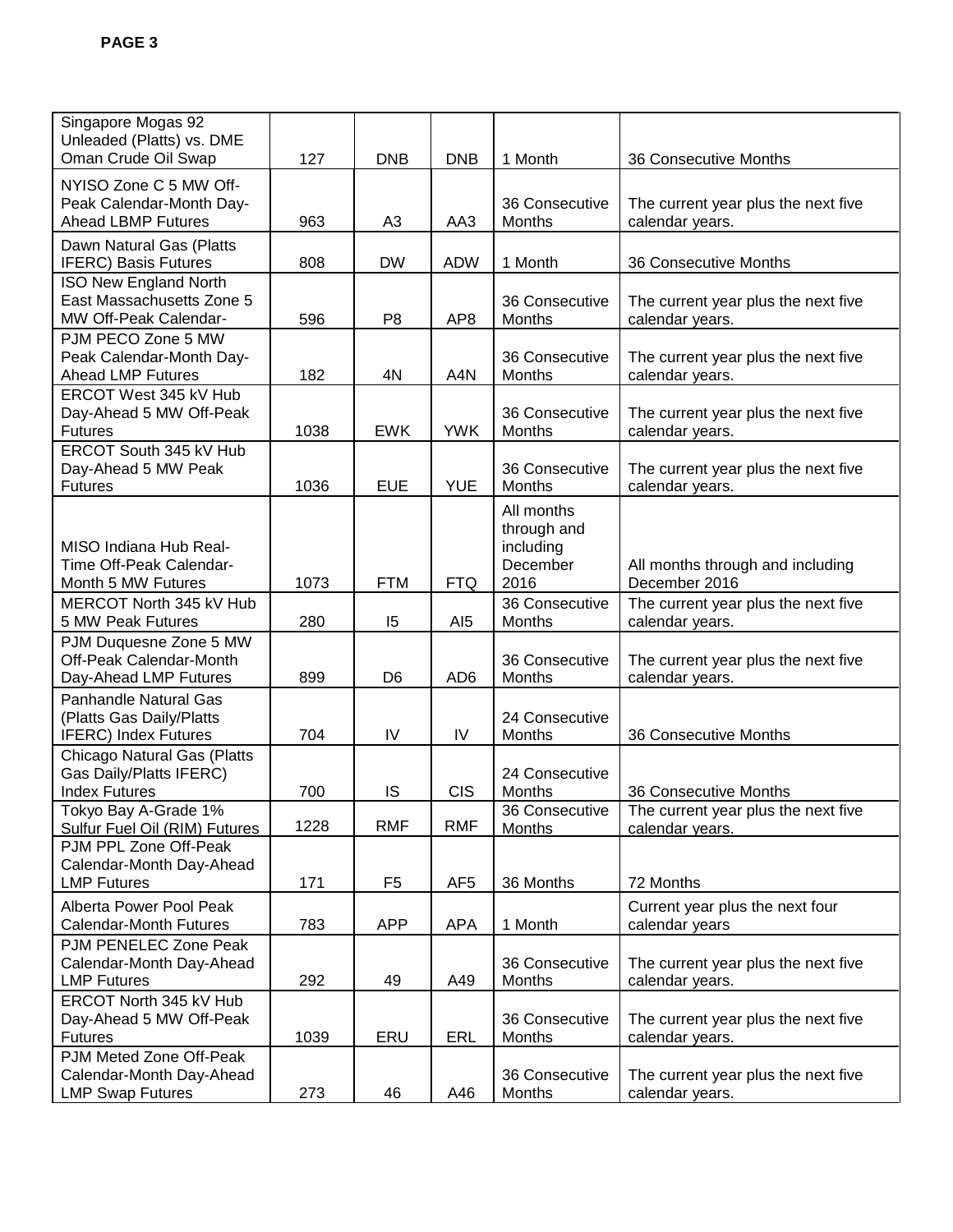| <b>Conway Physical Propane</b><br>In-Well (OPIS) Futures                                       | 241  | <b>CPP</b>     | <b>CPP</b>       | 1 Month                                                    | 48 Consecutive Months                                                 |
|------------------------------------------------------------------------------------------------|------|----------------|------------------|------------------------------------------------------------|-----------------------------------------------------------------------|
| NY 0.3% Fuel Oil (Platts)<br><b>Futures</b>                                                    | 542  | VQ             | VQ               | 1 Month                                                    | 36 Consecutive Months                                                 |
| DME Oman Crude Oil vs.<br>Dubai (Platts) Swap Futures                                          | 340  | <b>DPO</b>     | <b>DPO</b>       | 1 Month                                                    | 36 Consecutive Months                                                 |
| <b>NGPL TexOk Natural Gas</b><br>(Platts Gas Daily/Platts<br><b>IFERC)</b> Index Futures       | 814  | OI             | OI               | 24 Consecutive<br>Months                                   | 36 Consecutive Months                                                 |
| Argus WTI Formula Basis<br><b>Calendar Month Futures</b>                                       | 225  | 39             | 39               | 1 Month                                                    | 36 Consecutive Months                                                 |
| Mini Singapore Gasoil<br>(Platts) Futures                                                      | 1155 | <b>MSG</b>     | <b>MSG</b>       | 1 Month                                                    | 24 Consecutive Months                                                 |
| Tennessee Zone 0 Natural<br>Gas (Platts Gas Daily/Platts<br><b>IFERC)</b> Index Futures        | 879  | Q4             | Q4               | 24 Consecutive<br>Months                                   | 36 Consecutive Months                                                 |
| <b>Gulf Coast Heating Oil</b><br>(Platts) Futures                                              | 527  | GP             | <b>AGP</b>       | 12 Consecutive<br>Months                                   | 36 Consecutive Months                                                 |
| <b>TETCO STX Natural Gas</b><br>(Platts Gas Daily/Platts<br>IFERC) Index Futures               | 878  | Q2             | Q2               | 24 Months                                                  | 36 Consecutive Months                                                 |
| PP Polypropylene (PCW)<br><b>Financial Futures</b>                                             | 736  | <b>PPP</b>     | <b>PPP</b>       | 1 Month                                                    | Every month for 3 consecutive years                                   |
| MISO Indiana Hub Real-<br>Time Peak Calendar-Month<br>5 MW Futures                             | 1071 | <b>PTM</b>     | <b>PTU</b>       | All months<br>through and<br>including<br>December<br>2015 | All months through and including<br>December 2015                     |
| ERCOT West 345 kV Hub 5<br><b>MW Peak Futures</b>                                              | 288  | N <sub>1</sub> | AN <sub>1</sub>  | 36 Consecutive<br>Months                                   | Every month for 6 consecutive years                                   |
| PJM ComEd Zone 5 MW<br>Off-Peak Calendar-Month<br>Day-Ahead LMP Futures                        | 901  | D <sub>9</sub> | AD <sub>9</sub>  | 36 Consecutive<br>Months                                   | The current year plus the next five<br>calendar years.                |
| <b>PJM Northern Illinois Hub</b><br><b>Off-Peak LMP Futures</b>                                | 762A | <b>UO</b>      | <b>AUO</b>       | All months<br>through and<br>including<br>December<br>2016 | All months through and including<br>December 2016                     |
| Mont Belvieu Physical LDH<br>Propane (OPIS) Futures                                            | 365  | 3N             | A <sub>3</sub> N | 1 Month                                                    | 48 consecutive months                                                 |
| Singapore Mogas 95<br>Unleaded (Platts) vs.<br>Singapore Mogas 92<br>Unleaded (Platts) Futures | 211  | <b>SMU</b>     | SMU              | 1 Month                                                    | 36 Consecutive Months                                                 |
| WTI Midland (Argus)<br><b>Financial Futures</b>                                                | 854  | XB             | AXB              | 1 Month                                                    | The current year and the next five (5)<br>consecutive calendar years. |
| Houston Ship Channel<br>Natural Gas (Platts Gas<br>Daily/Platts IFERC) Index<br><b>Futures</b> | 703  | IP             | <b>HIP</b>       | 24 Consecutive<br>Months                                   | 36 Consecutive Months                                                 |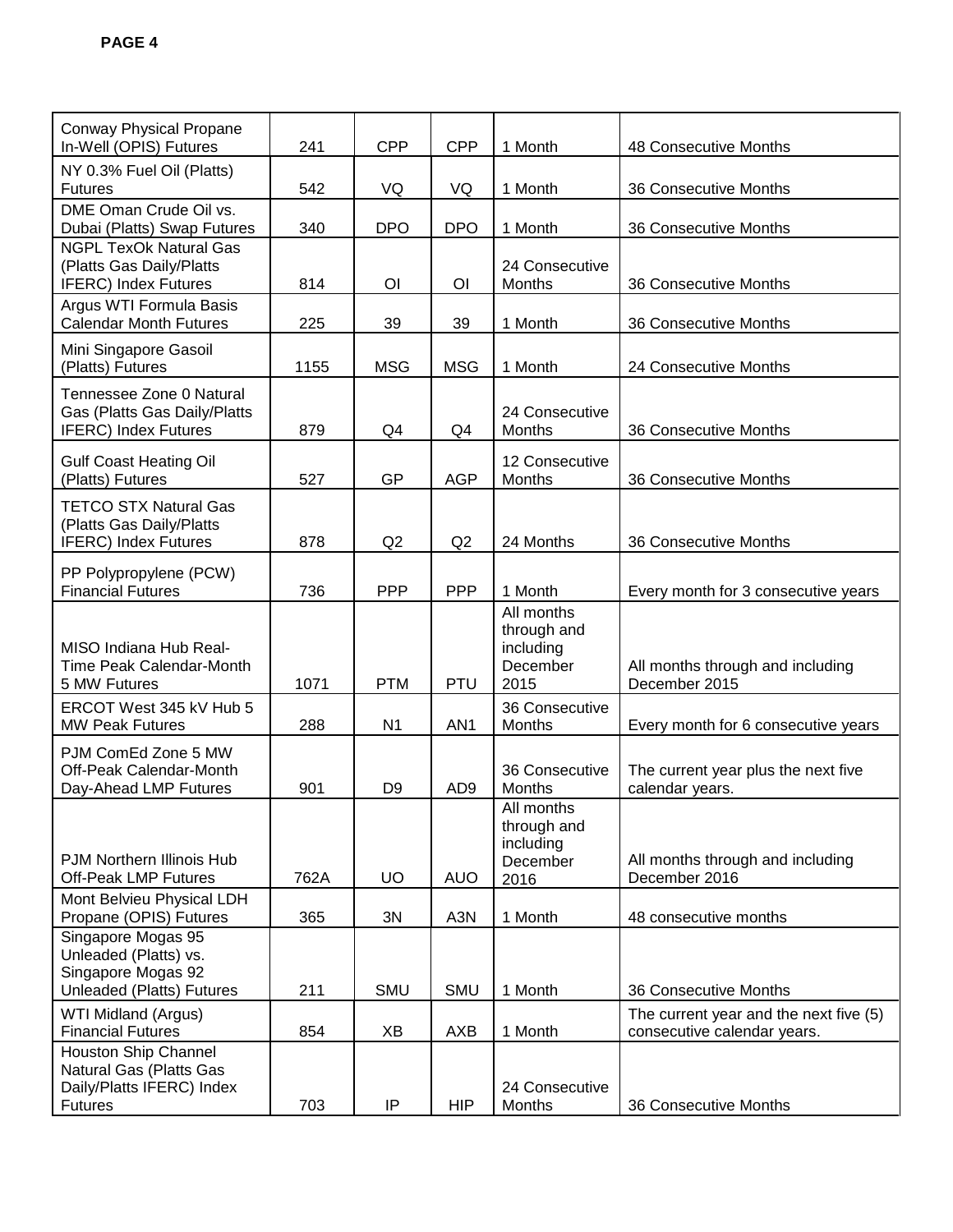| RBOB Gasoline vs. NY<br><b>Harbor ULSD Futures</b>                                                | 558         | <b>RH</b>                | <b>ARY</b>               | 1 Consecutive<br>Month                                                                    | The current year plus the next three<br>calendar years.                              |
|---------------------------------------------------------------------------------------------------|-------------|--------------------------|--------------------------|-------------------------------------------------------------------------------------------|--------------------------------------------------------------------------------------|
| Los Angeles CARBOB<br>Gasoline (OPIS) Futures                                                     | 610         | MH                       | MH                       | 1 Month                                                                                   | 6 Consecutive Months                                                                 |
| Tokyo Bay 10ppm Gasoil<br>(RIM) Futures                                                           | 1227        | <b>RMS</b>               | <b>RMS</b>               | 1 Month                                                                                   | 6 Consecutive Months                                                                 |
| PJM AEP Dayton Hub Off-<br><b>Peak LMP Futures</b>                                                | 765A        | <b>VP</b>                | <b>AVP</b>               | 36 Consecutive<br>Months. The<br>last listed<br>month will be<br>December<br>2017.        | All months through and including<br>December 2017                                    |
| NYISO Zone C 5 MW Peak<br>Calendar-Month Day-Ahead<br><b>LBMP Futures</b>                         | 962         | Q <sub>5</sub>           | AQ <sub>5</sub>          | 36 Consecutive<br>Months                                                                  | The current year plus the next five<br>calendar years.                               |
| ERCOT South 345 kV Hub 5<br><b>MW Off-Peak Futures</b>                                            | 285         | J <sub>1</sub>           | AJ1                      | 36 Consecutive<br>Months                                                                  | The current year plus the next five<br>calendar years.                               |
| <b>ISO New England Maine</b><br>Zone 5 MW Peak Calendar-<br>Month Day-Ahead LMP<br><b>Futures</b> | 597         | P <sub>9</sub>           | AP <sub>9</sub>          | 36 Consecutive<br>Months                                                                  | The current year plus the next five<br>calendar years.                               |
| <b>ISO New England Mass Hub</b><br>Off-Peak LMP Futures                                           | 756A        | KI                       | <b>AKI</b>               | 36 Consecutive<br>Months. The<br>last listed<br>month will be<br>December<br>2017.        | All months through and including<br>December 2017                                    |
| Supramax Timecharter<br>Average (Baltic) Futures                                                  | 946         | <b>SFT</b>               | <b>SFT</b>               | 1 month                                                                                   | Every month for five consecutive<br>years                                            |
| Freight Route TD7 (Baltic)<br><b>Futures</b>                                                      | 686         | TK                       | TK                       | Each calendar<br>month for the<br>current year<br>plus the next<br>four calendar<br>years | 36 Consecutive Months                                                                |
| Freight Route TC12 (Baltic)                                                                       |             |                          |                          |                                                                                           |                                                                                      |
| <b>Futures</b><br>Freight Route TC14 (Baltic)<br><b>Futures</b>                                   | 522<br>1103 | <b>FRS</b><br><b>FRC</b> | <b>FRS</b><br><b>FRC</b> | 1 Month<br>1 Month                                                                        | 24 Months<br>24 Months                                                               |
| Capesize Timecharter<br>Average (Baltic) Futures                                                  | 944         | CFU                      | <b>CFI</b>               | 1 Month at a<br>time until<br>December<br>2016                                            | Monthly contracts through and<br>including December 2016                             |
| Handysize Timecharter<br>Average (Baltic) Futures                                                 | 943         | <b>HFT</b>               | <b>HFT</b>               | 1 Month                                                                                   | Every month for five consecutive<br>years                                            |
| Capesize 2014 Timecharter<br>Average (Baltic) Futures                                             | 769         | CF <sub>2</sub>          | CF <sub>2</sub>          | 1 Month                                                                                   | Current year + next 4 years                                                          |
| Panamax Timecharter<br>Average (Baltic) Futures                                                   | 945         | <b>PFU</b>               | PFI                      | 1 Month                                                                                   | Every month for five consecutive<br>years                                            |
| Freight Route Liquid<br>Petroleum Gas (Baltic)<br><b>Futures</b>                                  | 679         | <b>FLP</b>               | <b>FLP</b>               | One calendar<br>Month                                                                     | Each calendar month for the current<br>calendar year plus next two calendar<br>years |